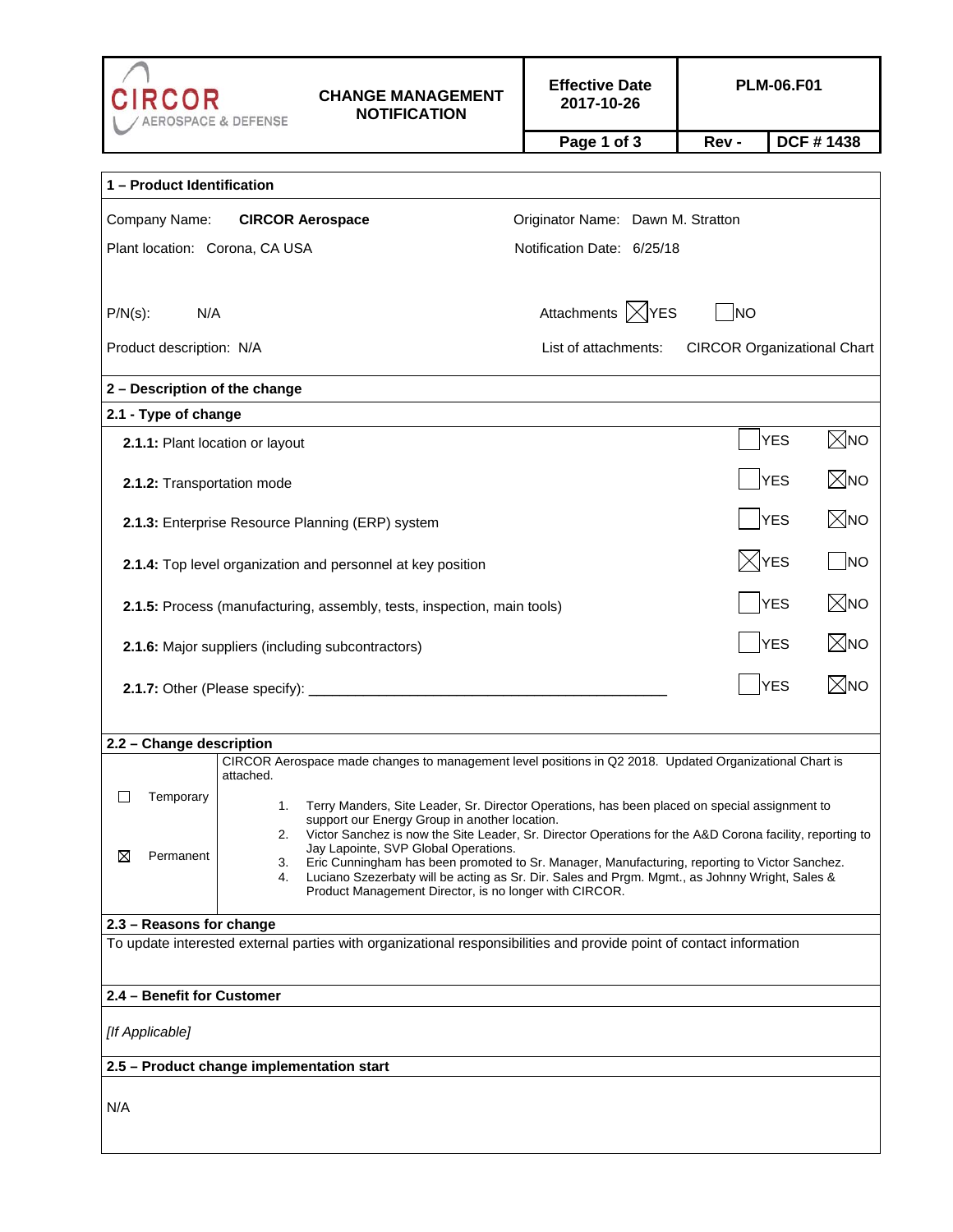

| 3 - Risk identification and mitigation action/status: |                                                                    |                                 |                                |  |  |  |  |
|-------------------------------------------------------|--------------------------------------------------------------------|---------------------------------|--------------------------------|--|--|--|--|
| No risk identified                                    |                                                                    |                                 |                                |  |  |  |  |
|                                                       |                                                                    |                                 |                                |  |  |  |  |
|                                                       |                                                                    |                                 |                                |  |  |  |  |
|                                                       |                                                                    |                                 |                                |  |  |  |  |
|                                                       |                                                                    |                                 |                                |  |  |  |  |
|                                                       |                                                                    |                                 |                                |  |  |  |  |
|                                                       |                                                                    |                                 |                                |  |  |  |  |
| 4 - Associated schedule                               |                                                                    |                                 |                                |  |  |  |  |
| All changes are effective immediately                 |                                                                    |                                 |                                |  |  |  |  |
|                                                       |                                                                    |                                 |                                |  |  |  |  |
|                                                       |                                                                    |                                 |                                |  |  |  |  |
|                                                       |                                                                    |                                 |                                |  |  |  |  |
| 5 - Impact of the Change                              |                                                                    | Impact on production lead time: | Other Impacts (if applicable): |  |  |  |  |
| Impact on costs (NRC & RC):                           |                                                                    |                                 |                                |  |  |  |  |
|                                                       |                                                                    |                                 |                                |  |  |  |  |
| N/A                                                   |                                                                    | N/A                             | N/A                            |  |  |  |  |
|                                                       |                                                                    |                                 |                                |  |  |  |  |
|                                                       |                                                                    |                                 |                                |  |  |  |  |
|                                                       |                                                                    |                                 |                                |  |  |  |  |
|                                                       | 6 - Additional information<br>Mandatory:                           |                                 |                                |  |  |  |  |
|                                                       |                                                                    |                                 |                                |  |  |  |  |
|                                                       | $\boxtimes$ NO<br>Impact on manufacturing route<br>$\Box$ YES      |                                 |                                |  |  |  |  |
|                                                       | If YES                                                             |                                 |                                |  |  |  |  |
| Impact on<br>Customers'<br>proprietary tooling        | Brief description of the change<br>1)                              |                                 |                                |  |  |  |  |
|                                                       |                                                                    |                                 |                                |  |  |  |  |
|                                                       | 2) Current and proposed Manufacturing Route, in attached documents |                                 |                                |  |  |  |  |
| $\Box$<br>$\ensuremath{\mathsf{YES}}$                 |                                                                    |                                 |                                |  |  |  |  |
|                                                       |                                                                    |                                 |                                |  |  |  |  |
| $\boxtimes$ NO                                        |                                                                    |                                 |                                |  |  |  |  |
|                                                       |                                                                    |                                 |                                |  |  |  |  |
|                                                       |                                                                    |                                 |                                |  |  |  |  |
|                                                       |                                                                    |                                 |                                |  |  |  |  |
|                                                       |                                                                    |                                 |                                |  |  |  |  |
|                                                       |                                                                    |                                 |                                |  |  |  |  |